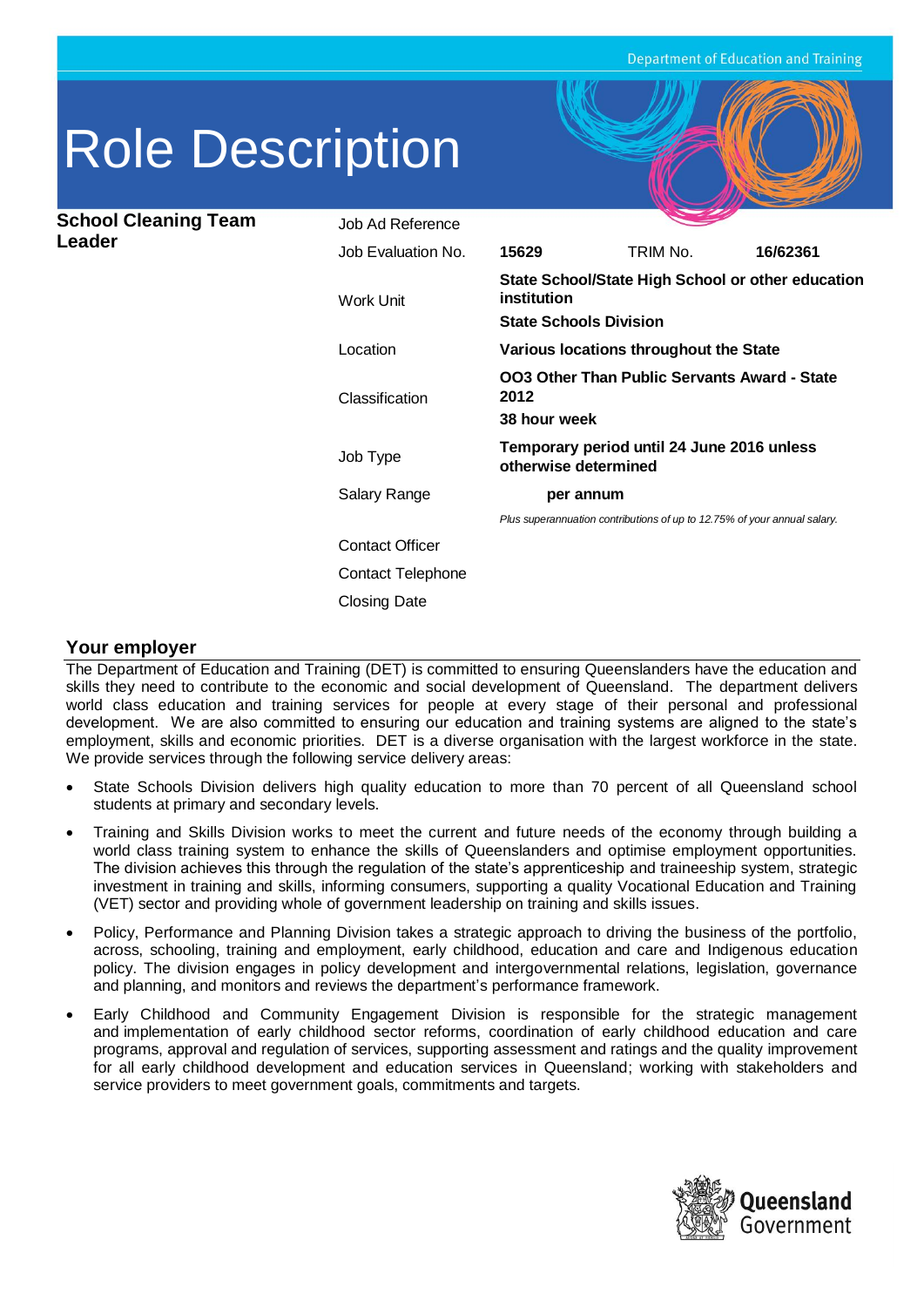State Schools Division is responsible for ensuring that every day, in every lesson, every student in state schooling is learning and achieving within a safe, supportive, inclusive and disciplined learning environment and supported by strong governance and efficient business operations. State Schools Division provides support for high quality projects and processes to support schools to be united in their pursuit of excellence.

State Schools Division develops the strategic direction for state schools, supported by operational policies and ensuring their implementation in regions and schools.

Schools are the focus of expertise in learning. They perform a vital role in providing opportunities to students to acquire knowledge and understanding, pursue special interests, strive to achieve excellence and develop social and vocational skills. Their core business is providing a learning program for students to achieve system wide and school based learning outcomes. Schools also aim to facilitate and support participation among parents, students, administrators, teachers and others in the school community and between the school and departmental support structures.

For more information about the department, please visit our website at [www.dete.qld.gov.au](http://www.dete.qld.gov.au/)

## **Your opportunity**

As the School Cleaning Team Leader you will coordinate the efforts of the team by ensuring adequate materials, appropriate equipment and the necessary training are provided to enable all team members to operate efficiently and effectively.

The School Cleaning Team Leader reports to the Business Services Manager in the school.

## **Your role**

You will have responsibility for leading the following activities and undertaking the following key tasks:

- Coordinate the cleaning team activities across the school on a daily basis ensuring cleaning schedules are followed and service standards are met.
- Provide supervision, support, appropriate training and mentoring to cleaners across the school and arrange for replacement cleaners and reallocate cleaners to cover absences.
- Perform periodic stocktakes of cleaning materials and supplies, providing an ordering list to the Business Services Manager (BSM) in order to maintain and manage a satisfactory stock hold program.
- Coordinate and liaise with repairers in the repair, servicing and replacement of any defective and unsafe equipment.
- Coordinate the cleaning team during emergent situations (vandal or weather events).
- Assist temporary and permanent cleaning staff with timesheet and Accumulated Days off (ADO) timetables.
- Documenting minutes of cleaner's meetings and assisting the BSM with actioning outcomes.
- Assist the BSM to develop appropriate work programs and manage cleaning requirements for school functions.
- Coordinate the rotation of cleaners with the arming and disarming of the security system on a daily basis.
- Allocate security codes for contractors, school staff and external hirers and liaise with State Government Security under the supervision of the Business Services Manager.

### **How you will be assessed**

Within the context of the role described above, the ideal applicant will be someone who has the following key capabilities:

#### **1. Supports strategic direction**

Sound knowledge of the effective use of cleaning agents and equipment used in cleaning procedures and the ability to evaluate cleaning systems and practices.

#### **2. Achieves results**

Sound knowledge of cleaning practices and procedures and a demonstrated ability to perform cleaning duties.

#### **3. Supports productive working relationships**